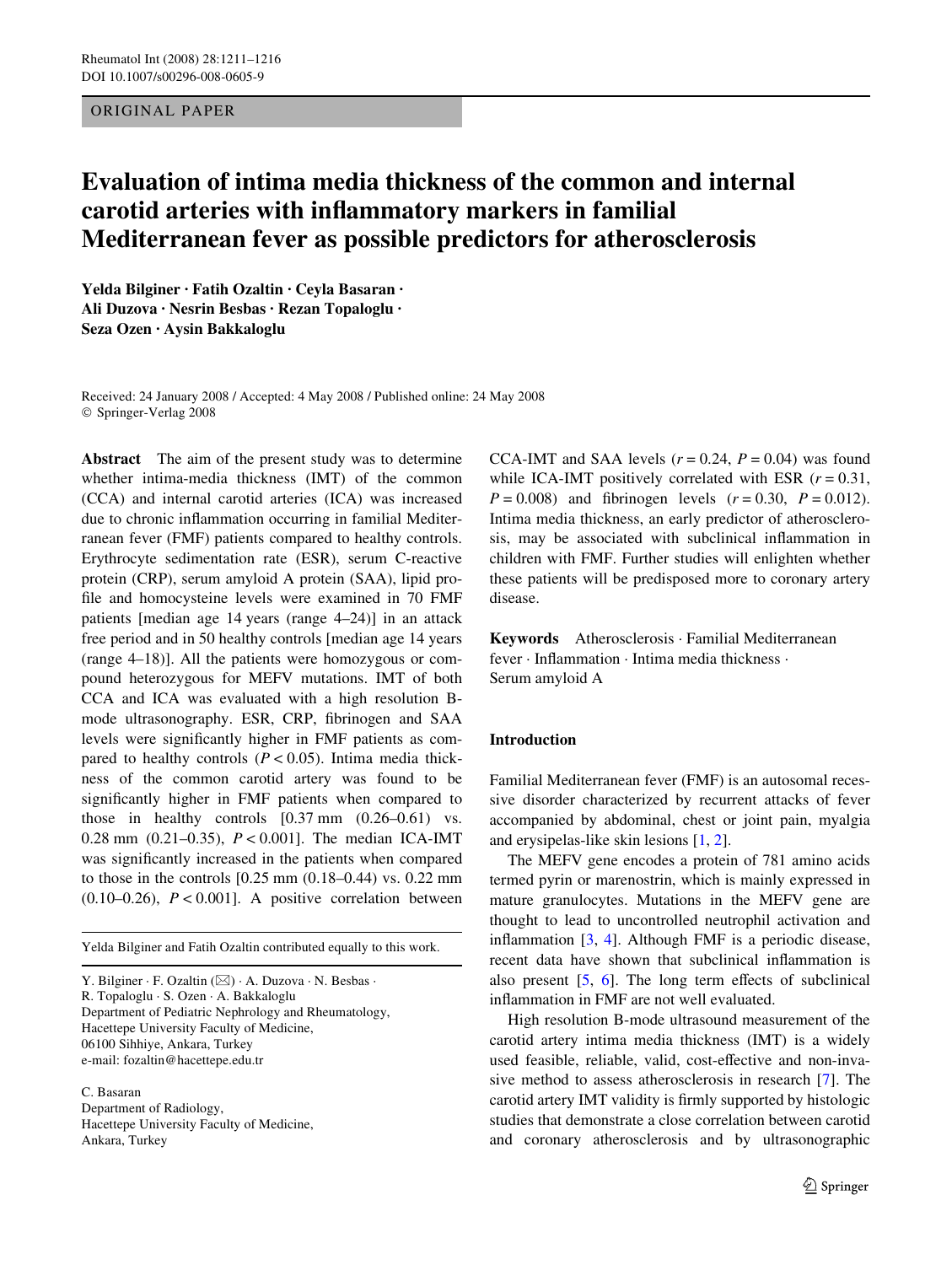measurements that correlate highly with histologic mea-surements of carotid artery IMT [\[8](#page-5-7)].

The aim of this study was: (1) to determine whether arterial wall thickening is advanced in FMF patients compared to healthy controls by measuring the intima media thickness of the common and internal carotid arteries and (2) to define clinical and laboratory features that could have impact on intima media thickness of carotid arteries in FMF patients.

## **Patients and methods**

# Patients

This study was approved by local ethical committee of Hacettepe University Faculty of Medicine. Informed consent/assent of the parents and/or the subjects was obtained. A total of 70 FMF patients without cardiovascular disease and amyloidosis, who have been followed-up at least for 3 years in Hacettepe University Faculty of Medicine Department of Pediatric Nephrology and Rheumatology were enrolled in the study. All of them had an attack-free period of at least 3 months. Age, sex and body mass index (BMI) matched 50 healthy children served as controls. The diagnosis of FMF was made according to the Tel Hashomer criteria  $[9]$  $[9]$  and was further confirmed by mutational analysis. The clinical data including age, gender, history of the disease, age at onset, age at diagnosis, presence of fever, abdominal pain, pleurisy, joint pain and frequency of attacks were obtained. Demographic and clinical information was recorded on the day of carotid IMT measurement. Body weight (kg) and height (m) were determined, and body mass index  $(BMI; kg/m<sup>2</sup>)$  was calculated.

All the patients were receiving colchicine at a dosage of 1–1.5 mg/day depending on body weight.

Blood pressure measurements were based on three independent readings using a digital blood pressure monitor after the subjects rested in the seated position at least 10 min. The subjects' right arm was used to obtain blood pressure measurements. The cuff size selected was based on the fourth report on diagnosis, evaluation and treatment of high blood pressure in children and adolescents [[10\]](#page-5-9). *Z* scores for both systolic and diastolic blood pressures of each patient were calculated as described elsewhere [\[10](#page-5-9)]. On the day of carotid IMT measurement after an overnight fast, blood samples for erythrocyte sedimentation rate, Creactive protein, fibrinogen, serum cholesterol, triglycerides, high density lipoprotein (HDL) and low density lipoprotein (LDL) and homocysteine levels, which had been determined by standard methods, were drawn from each subject.

Serum amyloid A (SAA) levels were measured by a solid phase sandwich ELISA method (Biosource International Cytoscreen, Human SAA Immunoassay Kit).

## Mutational analysis for MEFV gene

Mutational analysis was performed in all the 70 patients. Our procedure for mutational analysis consists of two steps. The hot spot exon 10, which harbors 14 mutations, is first analyzed by denaturing gradient gel electrophoresis (DGGE). According to the band pattern, subsequent analysis is carried out either by restriction endonuclease enzyme digestion or sequencing. Furthermore, E148Q in exon 2 is analyzed by restriction endonuclease enzyme digestion.

Intima media thickness measurement

The carotid arteries were evaluated in all the patients and control subjects, with a high resolution B-mode ultrasonography (Antares, Erlangen, Siemens) using a 13.5 MHz multi-D linear transducer in multiple projections to optimize detection of carotid IMT. The ultrasonographic examination was performed by an experienced radiologist, who was blinded to the study groups. The ultrasonographic scanning was performed with the subject in the supine position, examining the CCA and ICA bilaterally in every subject. The carotid arteries were explored with longitudinal and transverse scans. The transducer was manipulated so that the near and far walls of the CCA and ICA became parallel to the transducer footprint, and the lumen diameter was maximized in the longitudinal plane. A region 10 mm proximal to the carotid bifurcation for CCA and a region 10 mm distal to the carotid bifurcation for ICA were identified, and the IMT of the far wall was evaluated as the distance between the lumen–intima interface and the media–adventitia interface. The IMT measurement was obtained from both sites. The average of the four measurements for CCA and the average of the four measurements for ICA were used for analyses. All the measurements were made manually on still images obtained during the sonographic scanning.

The reproducibility of ultrasonographic measurements was calculated from repeated measurements of 20 subjects by 2 observers and was expressed by the repeatability coefficient:  $RC = \sum Di^2/n$ , where Di is the difference between each pair of measurements and *n* is the number of examined subjects [\[11\]](#page-5-10). The intraobserver and interobserver RC for carotid IMT were  $4.2$  and  $2.2 \mu m$ , respectively, which were favorably compara-ble with previous studies [\[11,](#page-5-10) [12](#page-5-11)].

#### Statistical analysis

The results were analyzed using the SPSS version 11.0 (SPSS Inc., Chicago, IL, USA) and were expressed as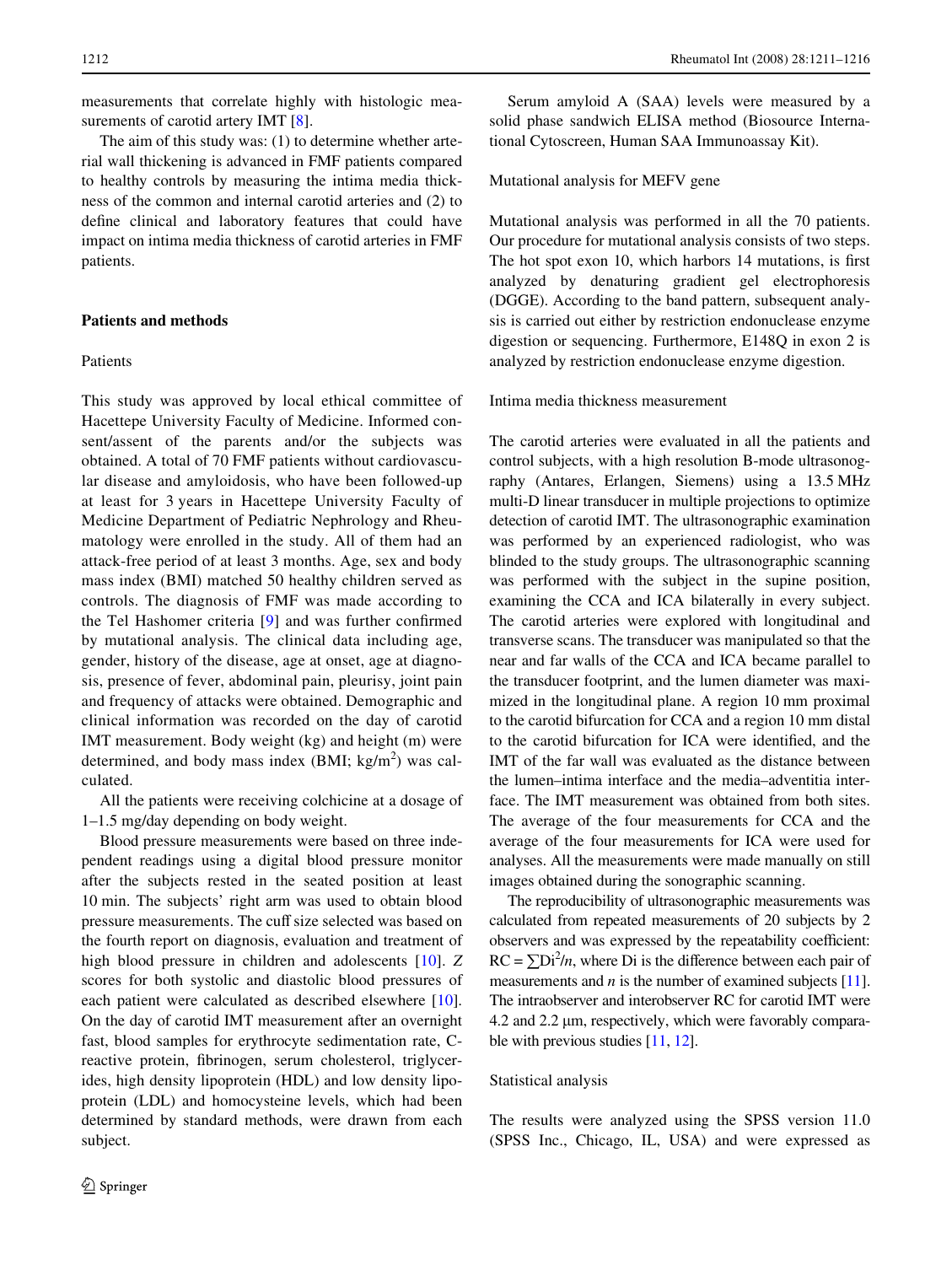median (minimum–maximum) for data not showing normal distribution and as mean  $\pm$  SD for data showing normal distribution. Parameters with non-normal distribution were compared using the Mann–Whitney *U* test. Correlation analysis was done by Spearman non-parametric correlation analysis. Variables that showed significant association in the univariate analysis were included in a stepwise multiple linear regression analysis to identify independent predictors of IMT. A value of  $P < 0.05$  was considered statistically significant.

## **Results**

#### Demographic characteristics

The baseline characteristics of the study population are presented in Table [1](#page-2-0). Whereas mean disease duration was 6.95 years, mean age of diagnosis was 5 years suggesting approximately 2 years delay between onset of symptoms and diagnosis. Initial presenting symptoms were as follows: fever (100%); abdominal pain (85%); arthritis/arthralgia (30%) and chest pain (10%). A total of 70% of the patients, who were under colchicine therapy had no attack in the last 12 months. While 20% of the patients had two attacks for a year, the remaining 10% had more than four attacks. Fortyfive out of 70 patients  $(65%)$  were carrying homozygous M694V mutation. Of the 25 compound heterozygotes, 10 (15%) were carrying M694V/V726A; 10 (15%) were carrying M694V/M680I; 2 (3.5%) were carrying M694V/E148Q and 1 (1.5%) was carrying M680I/V726A.

#### Laboratory parameters

Erythrocyte sedimentation rate, CRP (*N* < 0.5 mg/dl), fibrinogen ( $N$  144–430 mg/dl) and SAA levels ( $N < 20 \mu$ g/ ml) were significantly higher in FMF patients than in healthy controls (Table [1](#page-2-0)).

Intima media thickness of the common carotid artery was found to be significantly higher in FMF patients when compared to those in healthy controls [0.37 mm (0.26– 0.61) vs. 0.28 mm (0.21–0.35), *P* < 0.001] (Fig. [1](#page-3-0)). Similarly, median value of intima media thickness of the internal carotid artery was significantly increased in the patients when compared to those in the controls [0.25 mm (0.18– 0.44) vs. 0.22 mm (0.10–0.26), *P* < 0.001) (Fig. [2\)](#page-3-1). Univariate correlation analysis was performed for both CCA and ICA-IMT and age at onset, disease duration, delaying in diagnosis, frequency of attacks, mutation type, systolic and diastolic blood pressures, serum lipid profile, acute phase reactants and homocysteine levels. A positive correlation between CCA-IMT and serum amyloid A levels  $(r = 0.24,$  $P = 0.04$ ) (Fig. [3](#page-3-2)) was found while ICA-IMT positively

<span id="page-2-0"></span>**Table 1** Clinical and laboratory characteristics of FMF patients and healthy controls

| Variable                                                | <b>FMF</b> patients<br>$(n = 70)$ | Controls<br>$(n = 50)$                     | $P*$       |
|---------------------------------------------------------|-----------------------------------|--------------------------------------------|------------|
| Age $(years)a$                                          | $14(4-24)$                        | $14(4-18)$                                 | 0.93       |
| Sex F/M                                                 | 30/40                             | 24/26                                      | ND         |
| Height SDS                                              | $-0.72 \pm 1.03$                  | $-0.24 \pm 0.95$                           | 0.10       |
| Body mass index $(kg/m2)b$                              | $21.91 \pm 4.11$                  | $21.55 \pm 2.63$                           | 0.32       |
| Systolic BP (mmHg)                                      |                                   | $103.50 \pm 11.17$ $104.40 \pm 10.50$ 0.73 |            |
| Systolic BP (Z score)                                   | $0.24 \pm 0.86$                   | $0.23 \pm 0.78$                            | 0.33       |
| Diastolic BP (mmHg)                                     | $66.42 \pm 6.97$                  | $66.73 \pm 6.47$                           | 0.76       |
| Diastolic BP (Z score)                                  | $0.37 \pm 0.57$                   | $0.33 \pm 0.29$                            | 0.35       |
| Age at diagnosis (years) $b$                            | $5.00 \pm 4.03$                   |                                            |            |
| Disease duration (years) <sup>b</sup>                   | $6.95 \pm 3.02$                   |                                            |            |
| Treatment duration (years) <sup>b</sup> $5.75 \pm 3.52$ |                                   |                                            |            |
| ESR $(mm/h)^b$                                          | $19.01 \pm 3.8$                   | $7.96 \pm 3.86$                            | $0.03*$    |
| $CRP (mg/dl)^b$                                         | $0.79 \pm 0.41$                   | $0.4 \pm 0$                                | $0.02*$    |
| Fibrinogen $(mg/dl)^b$                                  | $345.2 \pm 45.5$                  | $284.2 \pm 27.09$                          | $0.01*$    |
| SAA (µg/ml)                                             | $55.9 \pm 51.6$                   | $14 \pm 2.64$                              | $< 0.001*$ |
| Cholesterol $(mg/dl)^b$                                 | $123.2 \pm 20.52$                 | $112.8 \pm 16.7$                           | 0.431      |
| Triglycerides (mg/dl) <sup>b</sup>                      | $93.91 \pm 25.26$                 | $89.07 \pm 18.61$                          | 0.541      |
| LDL-cholesterol $(mg/dl)^b$                             | $70.23 \pm 14.4$                  | $67.5 \pm 12.7$                            | 0.435      |
| $HDL$ -cholesterol $(mg/dl)^b$                          | $53.29 \pm 17.9$                  | $43.4 \pm 8.48$                            | $0.029*$   |
| Homocysteine $(\mu$ mol/l) <sup>b</sup>                 | $8.6 \pm 1.5$                     | $8.28 \pm 1.36$                            | 0.328      |

*BP* Blood pressure; *CRP* C-reactive protein; *ESR* erythrocyte sedimentation rate; *ND* not determined; *SAA* serum amyloid A

 $* P$  value <0.05 is significant

<sup>a</sup> Data are given as median (minimum–maximum)

 $<sup>b</sup>$  Data are given as mean  $\pm$  SD</sup>

correlated with erythrocyte sedimentation rate  $(r = 0.31,$  $P = 0.008$ ) and fibrinogen levels  $(r = 0.30, P = 0.012)$ (Fig. [4\)](#page-4-0). In multiple linear regression analysis, none of the parameters assessed could reach to statistically significance as an independent risk factor for intima media thickness of the common and internal carotid arteries in patients with FMF.

# **Discussion**

Inflammation is considered as a major contributing factor for developing early atherosclerotic lesions. We and others have previously shown that a subclinical inflammation persists in FMF patients in between the attacks [\[5](#page-5-4), [13\]](#page-5-12). In this context, this is the first study in children reflecting a clinical consequence of this inflammation since an early marker of atherosclerosis, namely IMT, was significant in patients with FMF. A few of papers in adults have studied IMT in FMF patients with some controversial results. Even from the same country, there are two conflicting reports where the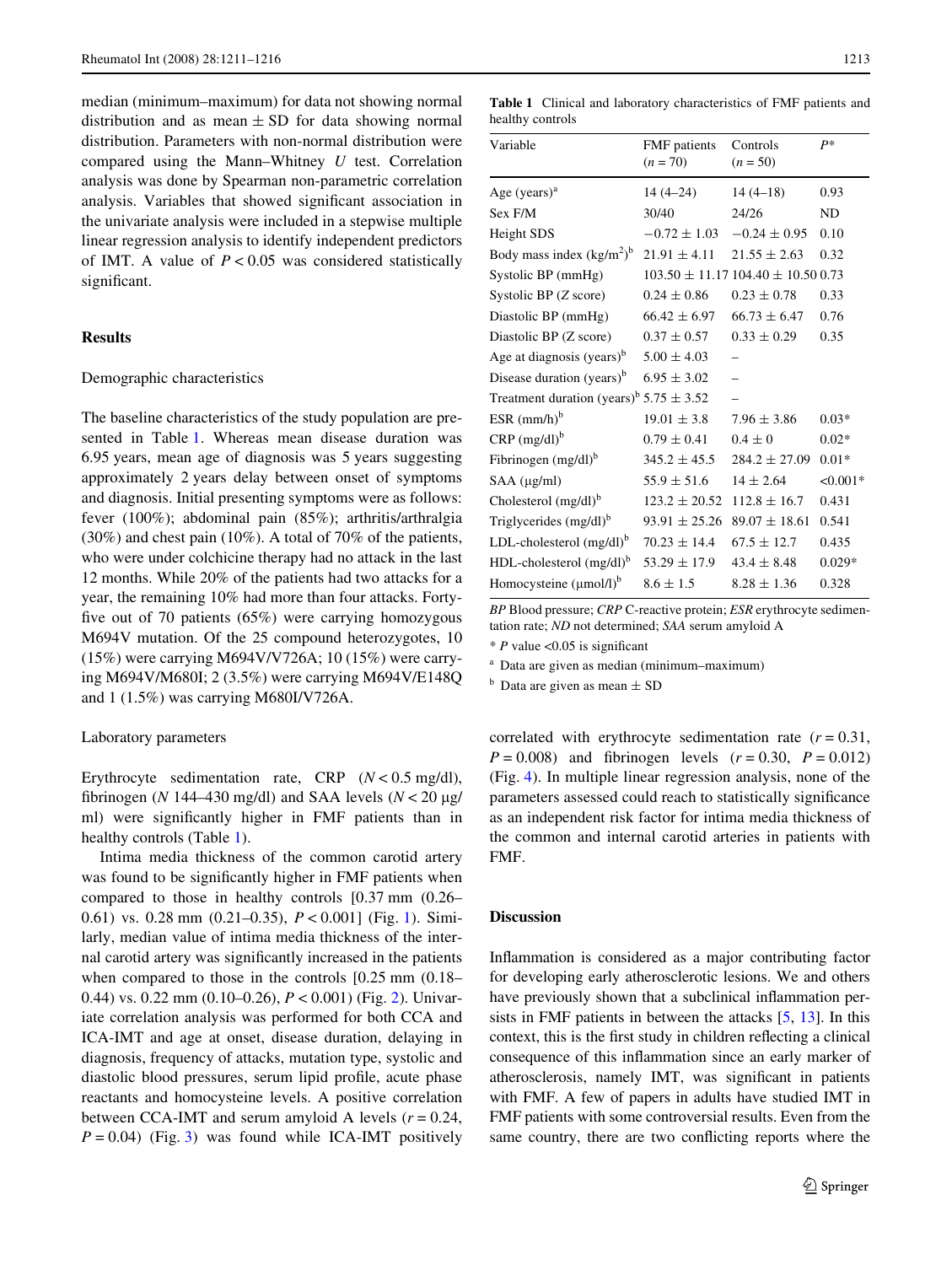

<span id="page-3-0"></span>**Fig. 1** Comparison of intima media thickness of the common carotid artery between patients with FMF and healthy controls



<span id="page-3-1"></span>**Fig. 2** Comparison of intima media thickness of the internal carotid artery between patients with FMF and healthy controls

one from central Turkey reports increased IMT (similar to our results) [\[14](#page-5-13)] whereas again a report from adult FMF patients from western Turkey shows no difference from healthy controls  $[15]$  $[15]$ . These differences may be due to confounding factors such as the compliance to colchicine, selection bias, dietary factors and maybe geographical factors.

Recent studies have suggested that inflammation is the major determinant of atherosclerosis [\[8\]](#page-5-7). The presented



<span id="page-3-2"></span>**Fig. 3** Correlation of common carotid artery (CCA) with serum amyloid A level in patients with FMF

findings of this study not only support this concept but also highlight important implications of chronic inflammation in these children. Atherosclerosis can be considered to be a form of chronic inflammation that results from an interaction between modified lipoproteins, monocyte-derived macrophages, T cells, and the normal cellular elements of the arterial wall [\[7](#page-5-6), [8](#page-5-7)]. It has been shown that substantial subclinical inflammation occurs widely and over prolonged periods in patients with FMF [[5,](#page-5-4) [6\]](#page-5-5). In the present study, we found all markers of acute phase reaction (i.e. erythrocyte sedimentation rate, CRP, fibrinogen and particularly SAA) significantly higher in the patients even in attack free period when compared to those in the healthy controls. These findings were compatible with ongoing subclinical inflammation although there were no apparent clinical FMF attacks. We believe that the subclinical inflammation may explain the increased IMT in the patients. A recent study in an adult population from the same hospital, which has demonstrated that IMT of the carotid arteries was increased in FMF patients compared with healthy controls independent of known atherosclerotic risk factors further supports our observations [\[14](#page-5-13)]. The authors detected 2 atherosclerotic plaques out of 43 FMF patients despite increased IMT and attributed this result to their relatively young patient population [[14\]](#page-5-13).

In the present study, we found positive correlations between CCA-IMT and serum amyloid A (SAA) levels and between ICA-IMT and erythrocyte sedimentation rate and fibrinogen levels. Among the acute phase reactants, it has been shown that serum amyloid A (SAA) is the most sensitive one, which is produced in response to both acute and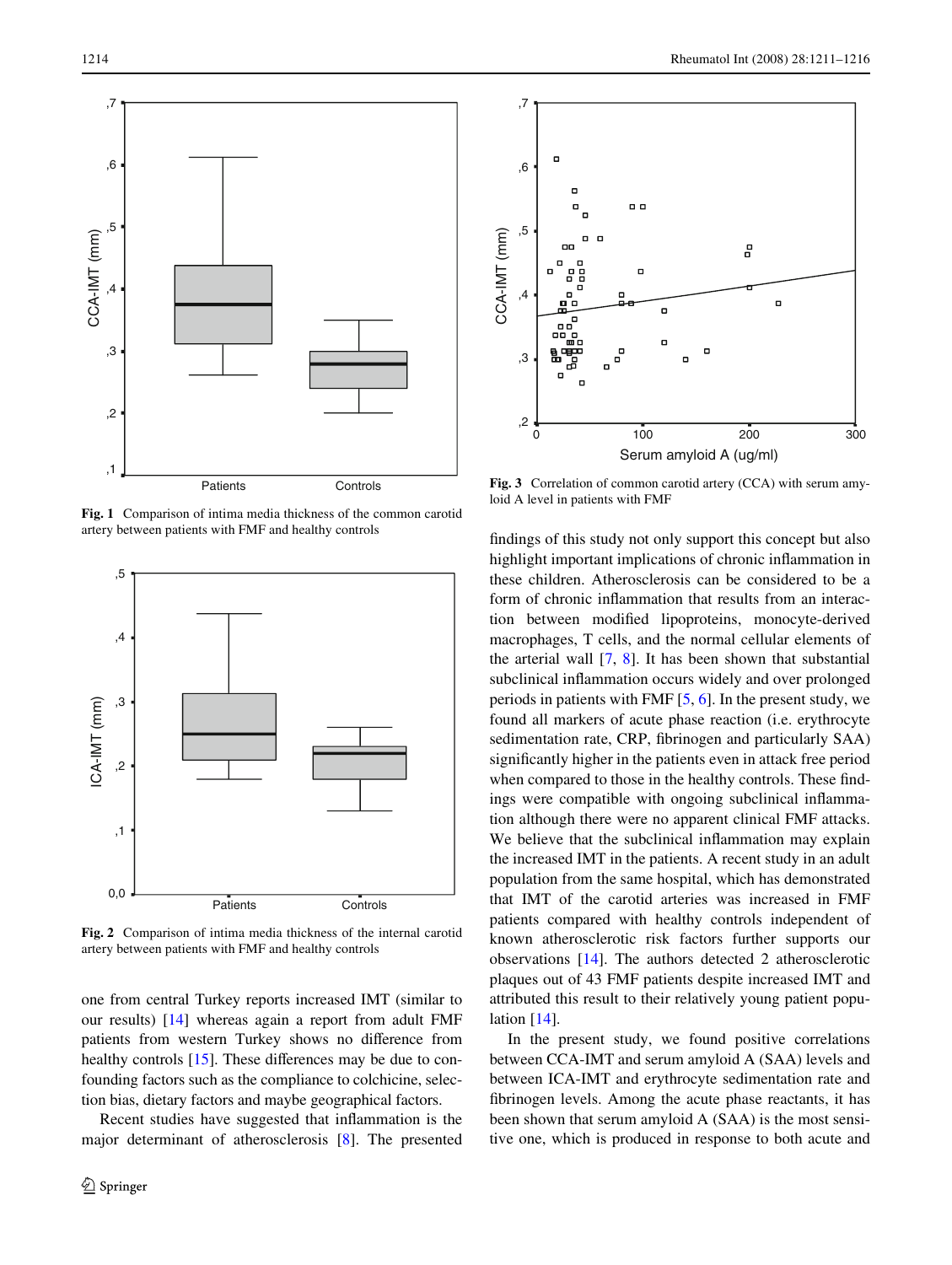<span id="page-4-0"></span>**Fig. 4** Correlation of internal carotid artery intima media thickness (IMT) with erythrocyte sedimentation rate (**a**) and fibrinogen levels  $(b)$  in patients with FMF



chronic inflammatory stimuli, and whose levels may increase by as much as 1,000-fold [\[16](#page-5-15)]. We and others have clearly demonstrated that serum amyloid A (SAA) level proved to be the most sensitive marker of subclinical inflammation in FMF patients  $[5, 6, 13]$  $[5, 6, 13]$  $[5, 6, 13]$  $[5, 6, 13]$  $[5, 6, 13]$  $[5, 6, 13]$ . The major site of SAA synthesis, like that of most other acute phase proteins, is the liver and IL-1, TNF-alpha, and IL-6 are the principal cytokines involved induction of its synthesis in the liver. During an acute phase response or chronic inflammation, the capacity of the liver to degrade SAA also decreases, thereby contributing to the elevated circulating SAA levels observed under these conditions [[17\]](#page-5-16). The function of this protein is elusive, but several lines of evidence suggest that they may have a role in atherosclerosis. First, SAA is found as an apolipoprotein on HDL particles and may play a role in acute modification of cholesterol transport during physiological stress [[18\]](#page-5-17). In our study, higher HDL-cholesterol levels in the FMF patients might be related to this fact. Second, SAA has been shown to be chemotactic for monocytes [\[18](#page-5-17)]. Potential consequences include the stimulation of monocyte adhesion and chemotaxis into the arterial wall and increased delivery of cholesterol to cells of the arterial wall. These two processes might contribute to the initiation and progression of atherosclerotic lesions. Third, SAA is present in both mouse [[19\]](#page-5-18) and human atherosclerotic lesions [\[20](#page-5-19)]. SAA proteins can be produced by cells of the arterial wall [[20\]](#page-5-19). In mouse models of hyperlipidemia it has been shown that SAA might be atherogenic because it adheres SAA-containing lipoproteins to vascular proteoglycans. Its ability to stimulate the expression of matrixdegrading enzymes, such as collegenases and matrix metalloproteinases could also contribute to plaque instability and plaque rupture [[21\]](#page-5-20). Fourth, in genetic studies with mice, the induction of SAA expression associates with the development of fatty streak lesions in the aorta [\[22](#page-5-21)].

A chronic modest increase in SAA level appears to be associated with an increased risk of cardiovascular events.

In a recent study, SAA and CRP levels were found to be independently associated with persistence of coronary lesions late after Kawasaki disease [[23\]](#page-5-22). The authors suggested that inflammation might be a novel functional aspect of coronary artery diseases late after Kawasaki disease [\[23](#page-5-22)]. Despite widespread evidence that SAA is a moderate predictor of coronary heart disease, there are very few data published on the risk of heart disease in FMF [[24,](#page-5-23) [25](#page-5-24)]. The only published paper by Langevitz et al. [[26\]](#page-5-25) suggests that colchicine-treated FMF patients have no increased cardiovascular risk compared to general population. In our study, we have shown that SAA correlated with the intima media thickness, which has proved to be an early predictor of atherosclerosis. The patients studied were receiving colchicine therapy and free of attacks for at least 3 months, so SAA levels were suppressed. This may explain why we found only a weak (but significant) correlation between its level and IMT. We speculate that if a patient remains untreated, SAA levels could show a more prominent correlation with IMT.

We and others have shown that the presence of MEFV mutations predispose to certain inflammatory diseases  $[27,$  $[27,$ [28](#page-5-27)]. Recently, Grimaldi et al. [\[29](#page-5-28)] have clearly demonstrated that after adjustment for well-recognized acute myocardial infarction (AMI) risk factors, the M694V allele predicted a significant risk to develop AMI in Sicilian population and have concluded that carrying proinflammatory M694 pyrin allele might increase AMI risk. In our FMF series, we found that M694V mutation was the leading one and was related to the most severe phenotype, including amyloidosis. Patients, who are carrying this mutation, frequently show subclinical inflammation even in attack free period when checked by SAA levels. This sub-clinical inflammation, if overlooked, may result in coronary artery disease and may explain findings of Grimaldi et al. [\[29](#page-5-28)].

In conclusion we have clearly demonstrated that intima media thickness, an early predictor of atherosclerosis, may